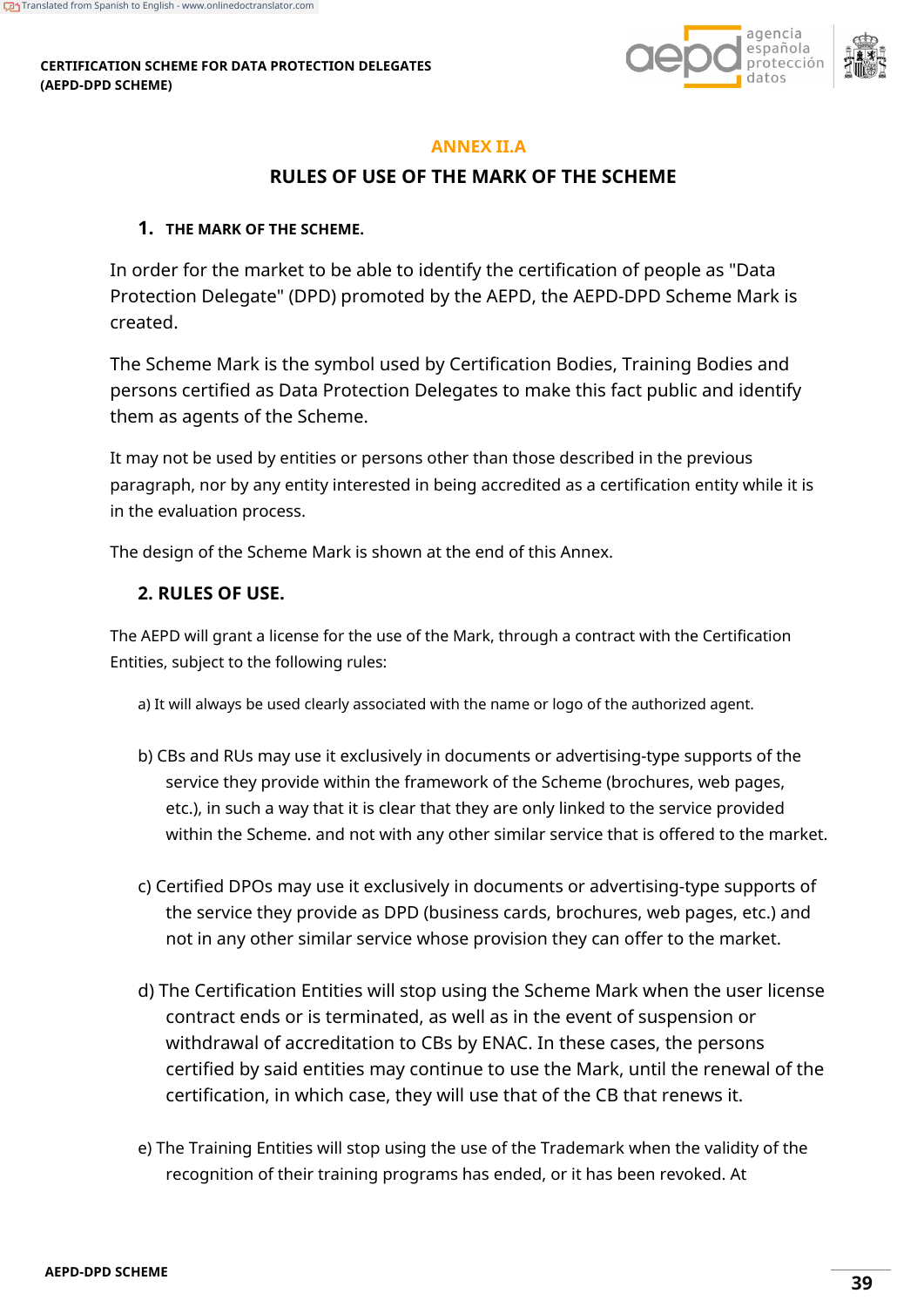



In the event that CIs must stop using the mark, RUs may continue to use it in those training programs that are in progress at that time, otherwise they must obtain the recognition of their programs from another CI to make use of the Mark.

CBs are responsible for ensuring that both they and the RU whose training programs they have recognized, and the DPOs they have certified use the Mark following these standards. In case of detecting a misuse of the Mark, they must adopt the appropriate measures, including the revocation of the recognition of the training programs and the suspension or withdrawal of the certification.

The infringement of the obligations of the CIs regarding the surveillance and control of the use of the Mark by the RUs and the DPDs may give rise to the termination of the contract for the use of the Mark.